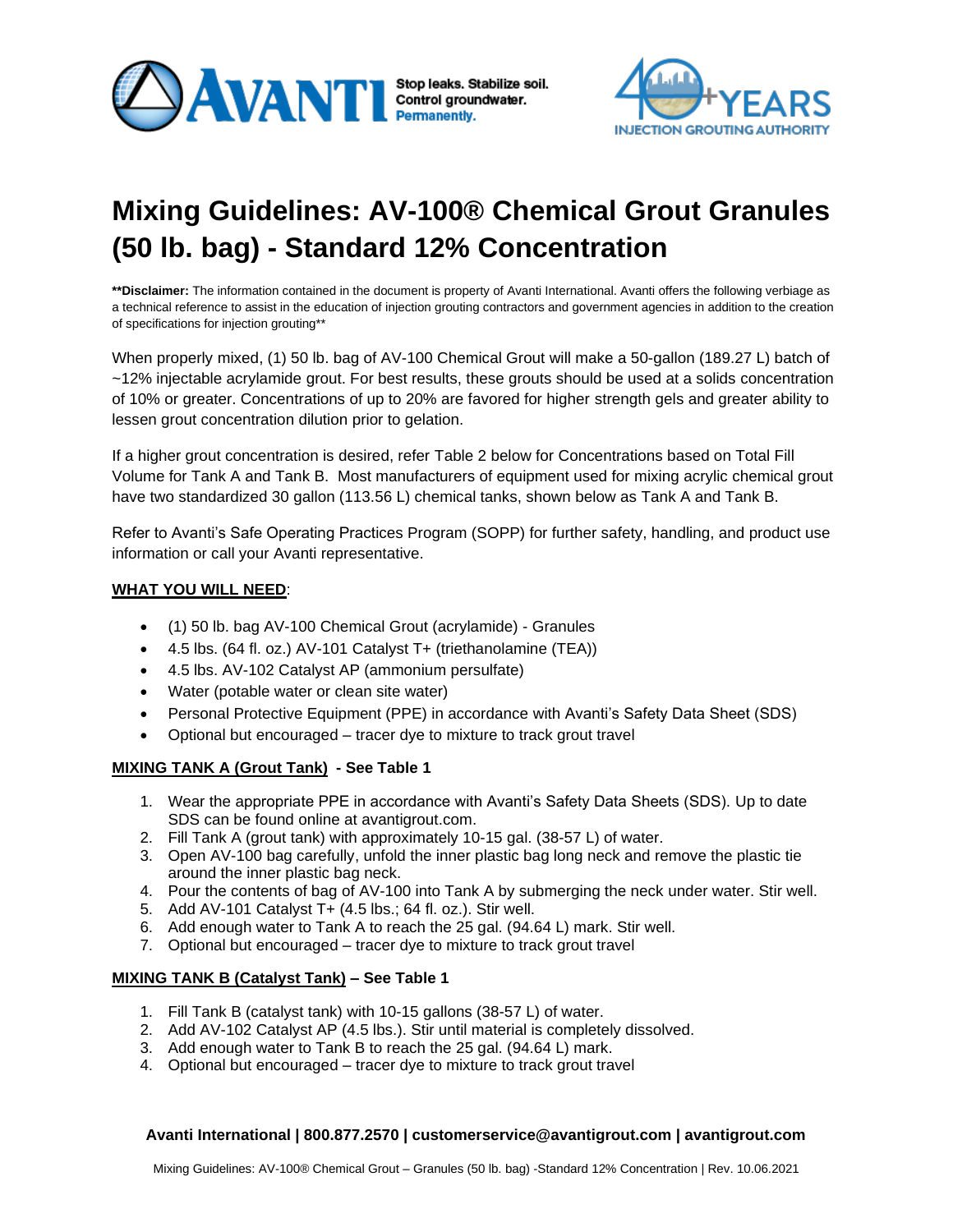



| TANK A                                                                                                                                                                          | <b>TANK B</b>                                                                                                  |                                                |
|---------------------------------------------------------------------------------------------------------------------------------------------------------------------------------|----------------------------------------------------------------------------------------------------------------|------------------------------------------------|
| Water: 10-15 gal. (38-57 L)<br>AV-100 Chemical Grout $-$ (1) 50 lb. bag<br>AV-101 Cat-T+: 4.5 lbs. (64 fl. oz.)<br>Water: up to 25 gal. mark<br>*Do not exceed 5% AV-101 Cat-T+ | Water: 10-15 gal. (38-57 L)<br>AV-102 AP: 4.5 lbs.<br>Water: up to 25 gal. mark<br>*Do not exceed 5% AV-102 AP | $~12\%$ AV-100<br>concentration<br>in solution |
| 25 gal. (94.64 L)                                                                                                                                                               | 25 gal. (94.64 L)                                                                                              | 50 gal. (189.27 L)                             |

**Table 1**. Mix Component Steps by Tank

| <b>Grout Concentration</b> | <b>Total Tank A Fill Volume (gal.)</b> | Total Tank B Fill Volume (gal.) |  |  |
|----------------------------|----------------------------------------|---------------------------------|--|--|
| $~10\%$                    | 30.0                                   | 30.0                            |  |  |
| $~12\%$                    | 25.0                                   | 25.0                            |  |  |
| $~15\%$                    | 22.5                                   | 22.5                            |  |  |
| $~20\%$ *                  | 15.0                                   | 15.0                            |  |  |

**Table 2.** Concentrations Based on Total Fill Volume of Tank A and B

\* Do not add more than 10 gallons of water to Tank A before adding AV-100 granules.

**Note**: Before grouting, perform a "cup test". A cup tests consists of using two (2) disposable cups, filling one cup 25% full of Tank A solution, and the other cup 25% full of Tank B solution. Using a watch with a second hand or stopwatch, track the time required for the solutions to gel – or cure - as you mix the solutions together, gently stirring the mixed solution. The normal gel time at 72°F should be approximately  $30 - 40$  seconds for a standard batch at a  $~10\%$  grout concentration. Higher concentrations will cure marginally faster. Refer to Table 3 for estimated gel times at various temperatures or call your Avanti International representative for assistance.

| AV-100         | AV-101 and AV-102 % on Total Batch |    |    |    |    |  |
|----------------|------------------------------------|----|----|----|----|--|
| Temp.          | 1%                                 | 2% | 3% | 4% | 5% |  |
| $80^{\circ}$ F | 18                                 |    |    |    |    |  |
| $70^{\circ}$ F | 32                                 | 8  |    |    |    |  |
| $60^{\circ}$ F | 58                                 | 18 | 8  |    |    |  |
| $50^{\circ}$ F | 97                                 | 34 | 20 |    |    |  |
| $40^{\circ}$ F | 140                                | 44 | 30 |    |    |  |

## **AV-100 Gel Times in Seconds**

**Table 3.** Estimated Gel Times in Seconds

**Note:** The gel times presented are based on controlled laboratory conditions and are for reference purpose only. It should be expected that gel times will vary on the job site. It is the sole responsibility of the user to verify and monitor gel times of their specific grout mix.

## **About the Products**

- **AV-100® Chemical Grout (Granules)** white granular solid mixture of acrylamide and N,N' methylenebisacrylamide (MBA) at a 95:5 ratio of acrylamide to MBA.
- **AV-101 Catalyst T+™** colorless liquid which is used as a required activator for the reaction of AV-100. The special blend of ingredients in AV-101 reduces its freezing point to 0°C and enhances the final gel. AV-101 can only be added to the grout side tank. AV-101 is incompatible with oxidizing compounds such as AV-102 AP or AV-103 SP and should be stored in a tightly closed container in an area isolated from other chemicals.
- **AV-102 Catalyst AP™** Ammonium persulfate, white crystalline solid used as the initiator for the radical polymerization reaction of acrylic and acrylate monomers. AV-102 is a strong oxidizing

## **Avanti International | 800.877.2570 | customerservice@avantigrout.com | avantigrout.com**